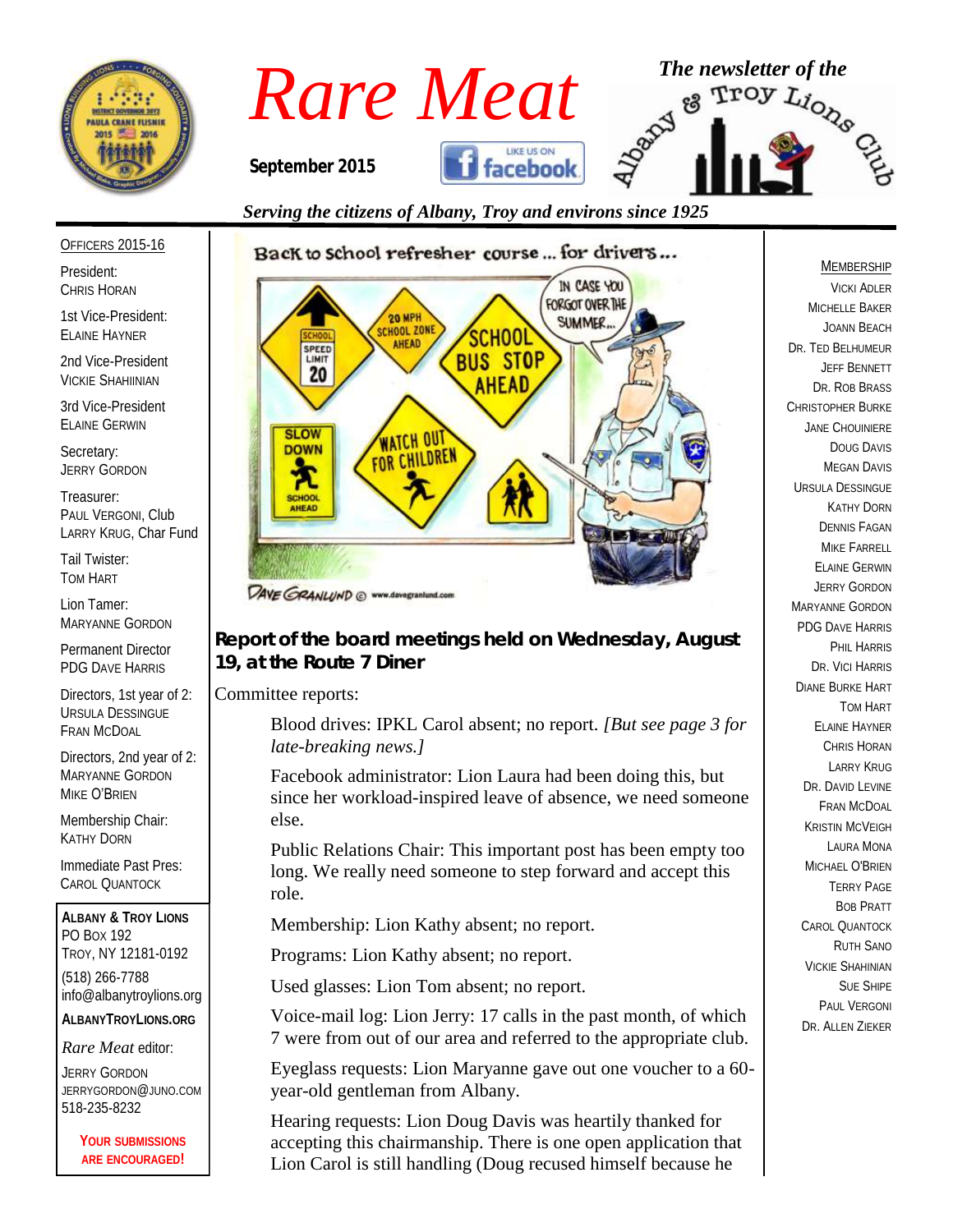knows the applicant). We discussed a new app from a Guildland resident that we are handling because there's no club there; we'll request reimbursement from the Hearing Conservation Society.

Plans for the 90<sup>th</sup> anniversary celebration are proceeding. Next meeting is at Lillian's in Saratoga on Sep 3.

We voted to participate again in NABA's Low-Vision Tech Fair on October 15, and to sell popcorn at the Victorian Stroll on December 6.

We voted to donate \$100 to the Sight Society/Lions Eye Bank to help defray the expense of their Donor Memorial Service.

# Ball féideartha a thabhairt chun cruinniú

*If we keep repeating "Bring a potential member to a meeting," it will soon become old hat. So as part of your continuing education and to keep the thought fresh, we'll say it in a different language each month. This is Irish.*

### *Our next meeting*

Our next general membership meeting will be on **Wednesday, September 2**. Our speaker will be Robert Fox, OD. We call the meeting to order at 6:00, but please try to be there by 5:45 PM so you can place your dinner order and have a few minutes to socialize.

#### *KidSight*

Kathryn always appreciates our help with NABA's KidSight vision screenings. Here are those in our area (or not too far way) for September:

Thu, 9/17 Colonie Head Start, 1653 Central Ave Mon, 9/21 Schenectady Head Start - Bigalow Ave Wed, 9/23 Schenectady Head Start - Bellevue Fri, 9/25 Schenectady Head Start - Yates Village



It's pretty simple and it rarely takes more than a couple of hours, usually starting at 9:30 a.m. Why not give one or two a try? Please let Lion Jerry know asap if you're available to help, and I'll get address and time details for you.

### *Blind Artists Society*

The NABA Blind Artist Society, in conjunction with the Art Center of the Capital Region, 265 River Street, Troy, will be having an exhibit at the Center from September 12 – October 10, 2015. As a part of Troy Night Out, there will be a reception on Friday, September 25, from 5:00 – 9:00 PM, that is free and open to the public.

For more information about NABA's Blind Artist Society, contact Michele O'Hare at (518) 463-1211 x241, mohare@naba-vision.org. or follow them at facebook.com/groups/362212070517741/



A BAS member painting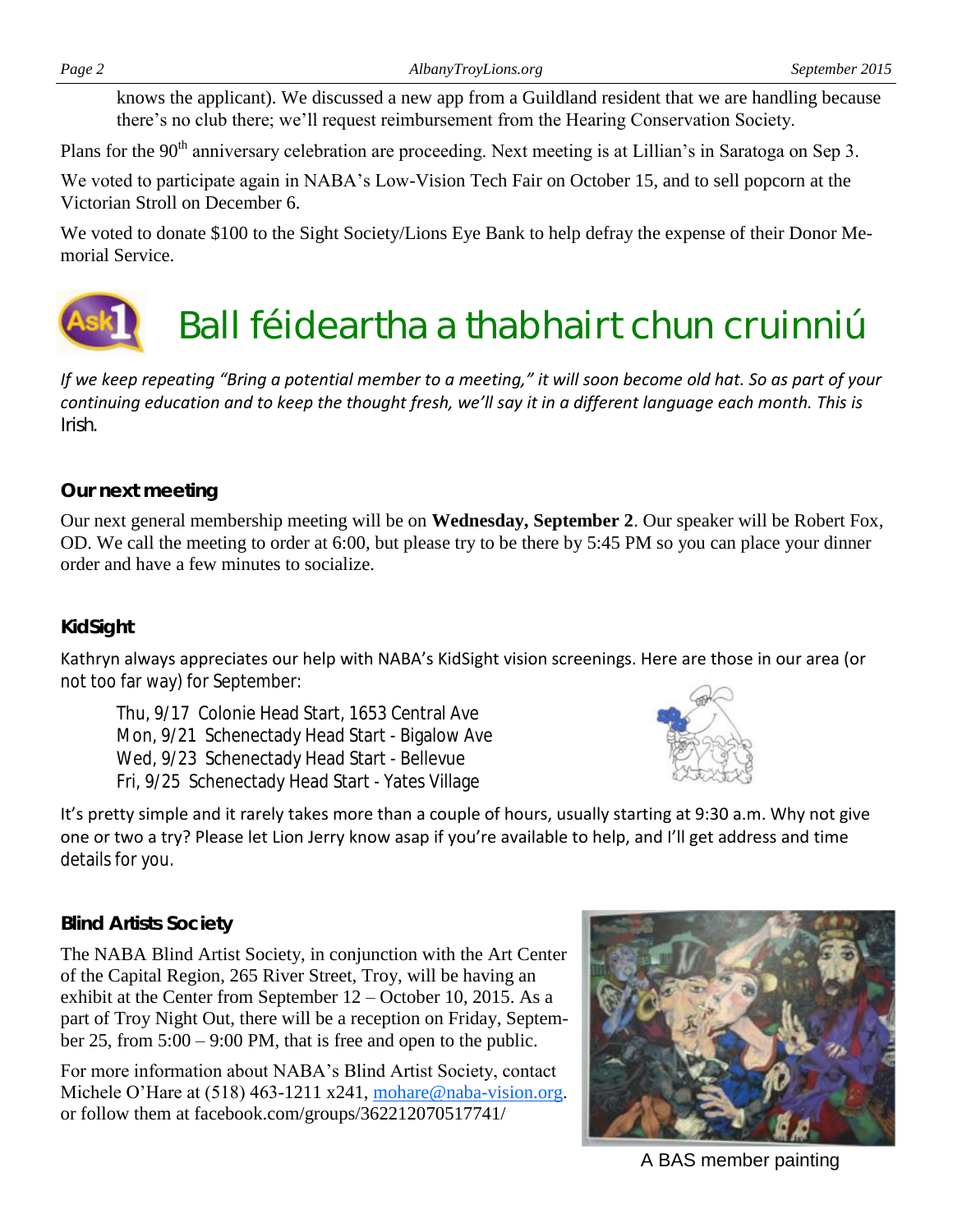

#### *Our 90th!*

The Albany & Troy Lions Club and the Saratoga Springs Lions Club were both founded in 1925, and the clubs will be celebrating their 90th Anniversary together on **Saturday, November 7, 2015**. The event will be held at the historic Gideon Putnam Hotel in Saratoga State Park. We are honored to have Past International President Lion Al Brandel as our guest speaker. PIP AL is the first Intl Pres from MD20 since Robert J Uplinger in 1971-72.

We expect the cost to be \$60 per person. This may seem a bit high, but it will be a very nice meal at a very nice place and a very significant occasion. Start putting your pennies away now and mark your calendar.

We're looking for memorabilia to include in a film loop that will run during the cocktail hour. If you've got any old photos, documents or anything else that might be of interest, please let us know.

#### *Help wanted...*

If you're wondering what you can do to help your club, we've got a few positions open. The first two can be done from home, working at your own schedule. They could be handled by the same person, but we've broken it into two jobs to make it look easier.

**Facebook Administrator:** We've got a facebook page (facebook.com/albanytroylions) that Lion Laura set up, but that was before the increasing demands of her job forced her to take a leave of absence from us. Now we need someone to oversee the page, make sure the right stuff gets posted, and respond as required to whatever anyone else posts.

**Public Relations Chair:** This job requires the ability to write clearly, and distribute stories and articles about our activities to local newspapers, as well as to Lions publications like the district newsletter, the MD20 magazine and The Lion, our international publication.

Finally, we need someone to **chair a fund-raising committee**. It looks like our wreath sales program has died, and we need to find something to replace it. There are several folks willing to work on this with you, but we need a chair.

If you're interested in any of these jobs, please contact King Lion Chris Horan at 469-8562 or **[choran79@hotmail.com](mailto:choran79@hotmail.com)**.

#### *Buying on line…*

If you're planning on making a purchase at amazon.com, do it from **SMILE.AMAZON.COM** instead. You can specify **ALBANY AND TROY LIONS** as your charity of choice, and we'll get 0.5% of whatever you spend.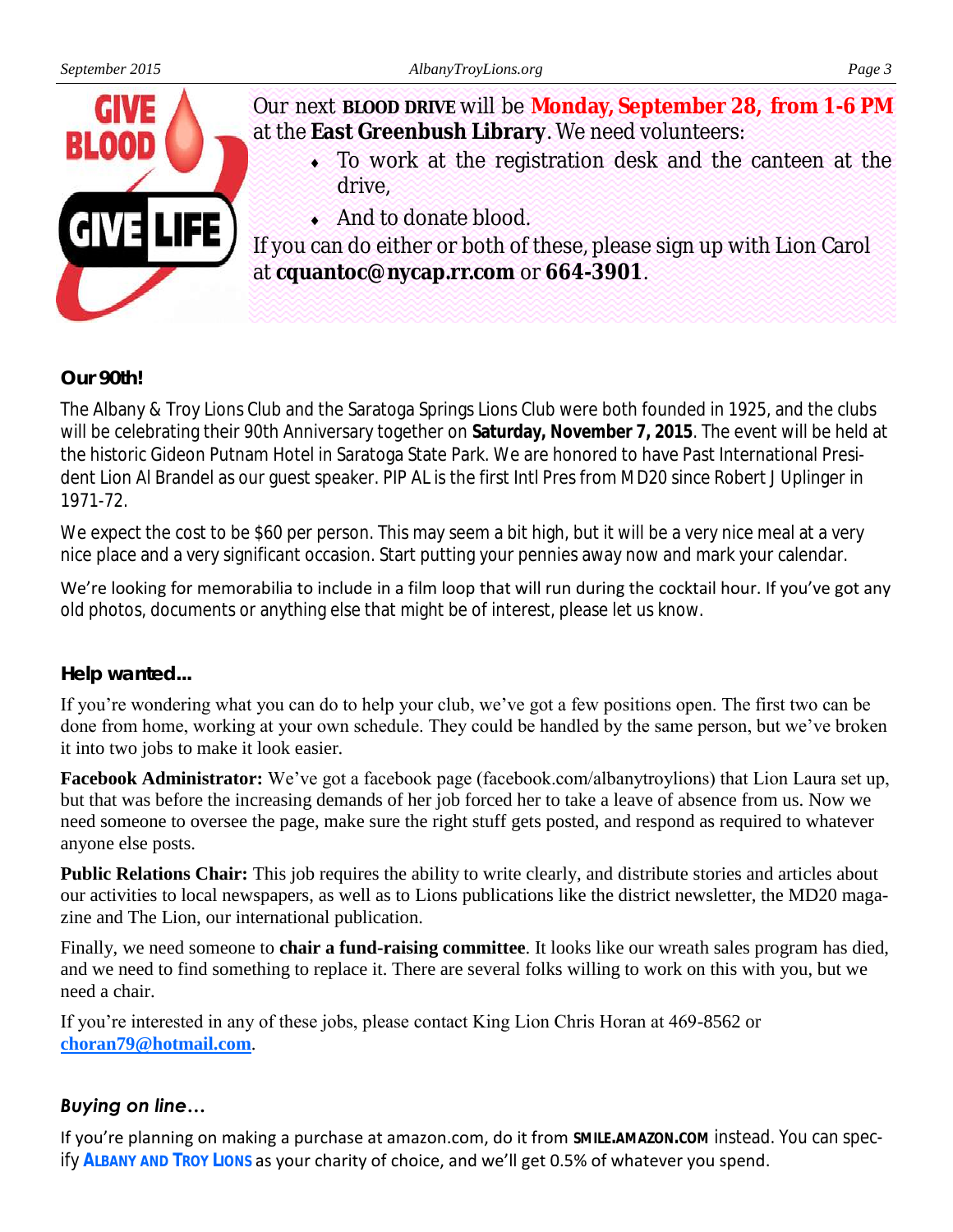#### *On a personal note …*



Lion Ruth Sano says, "I had a dream of going to all 50 states by 50....didn't happen. Next- 50 states by 55...not enough time. 50 states by 60 happened today - how appropriate that my last stop was at "The Field of Dreams" in Dyersville Iowa! 'Build it and she will come!'"

Musing on facebook, Lion Paul says, "Grandchildren are GREAT!" I think he might be right.



*Happy Birthday!* Happy **September** birthday to only one A&T Lion:

10th - Vicki Adler



*Happy Anniversary!*

Happy Lions Anniversary to these **September** inductees:

Sue Shipe - 2 years (plus 20 years with Guilderland and Saratoga Springs) Dr Ted Belhumeur - 6 years Ruth Sano - 19 years Kristin McVeigh - 25 years

# September 2015

| Sun | Mon                                                 | <b>Tues</b> | Wed                                | Thu                  | Fri                    | Sat                |
|-----|-----------------------------------------------------|-------------|------------------------------------|----------------------|------------------------|--------------------|
|     |                                                     | 1           | $\overline{\mathbf{z}}$<br>5:45pm: | 3<br>6pm: 90th       | 4                      | 5 <sup>1</sup>     |
|     |                                                     |             | Meeting at Red                     | Committee            |                        |                    |
|     |                                                     |             | Front; see p 2                     | meeting              |                        |                    |
| 6   | 7<br><b>Labor Day</b>                               | 8           | 9                                  | 10                   | 11                     | 12                 |
| 13  | 14                                                  | 15          | 16<br>6pm: Board                   | 17<br>KidSight - see | 18                     | 19<br>20Y2 Cabinet |
|     |                                                     |             | meeting at Rte                     | p2                   |                        | Meeting $- p 5 $   |
|     |                                                     |             | 7 Diner.                           |                      |                        | Dinner in the      |
|     |                                                     |             |                                    |                      |                        | Dark-p 6           |
| 20  | 21<br>KidSight - see                                | 22          | 23<br>KidSight - see               | 24                   | 25<br>KidSight - see   | 26                 |
|     | p <sub>2</sub>                                      |             | p2                                 |                      | p2                     |                    |
|     |                                                     |             |                                    |                      | <b>BAS</b> reception - |                    |
|     |                                                     |             |                                    |                      | see p 2                |                    |
| 27  | 28<br><b>Blood Drive -</b>                          | 29          | 30                                 |                      |                        |                    |
|     | see p 3                                             |             |                                    |                      |                        |                    |
|     | al ile a al'aissaich calair AAVAL :<br>$F - r - 4L$ |             |                                    |                      |                        |                    |

**For other events around the district, visit 20Y2Lions.org**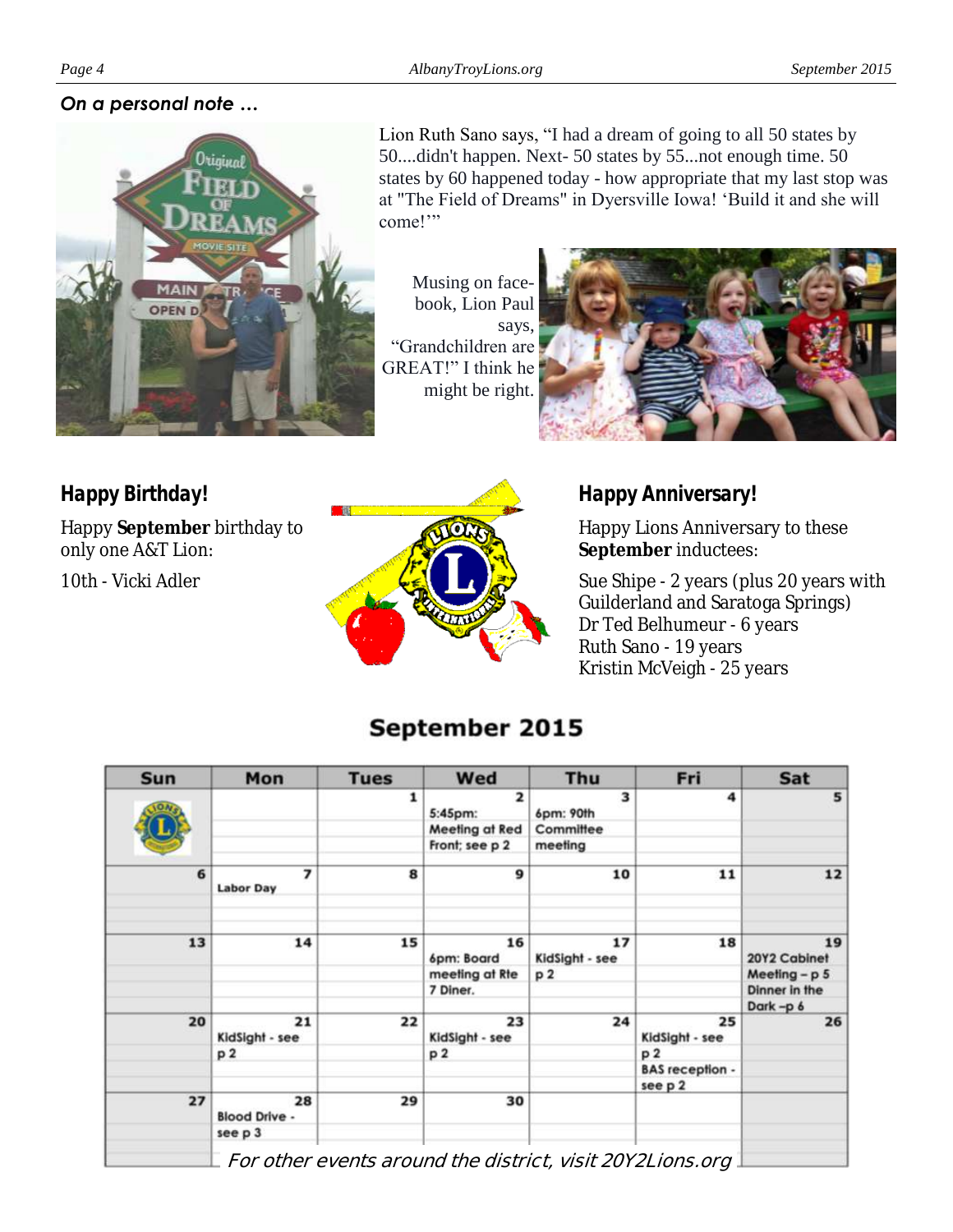

We Serve



#### FIRST DISTRICT CABINET MEETING OF 20-Y2 LIONS CLUBS

#### SATURDAY, SEPTEMBER 19, 2015

# **CENTRAL ASSOCIAITON FOR THE BLIND (CABVI) 507 KENT STREET** UTICA, NEW YORK 13501 315-797-2233

### 9:30 A.M. REGISTRATION AND COFFEE/TEA

#### 9:30 A.M. INTRODUCTIONS/MEETING

# LUNCH - (THERE IS NO CHARGE FOR LUNCH - LUNCH SPONSORED BY CABVI)

### **REGISTRATION SHOULD BE RETURNED TO**

### LION MICHELE O'HARE BY SEPTEMBER 9TH.

| <b>AD</b> |  |
|-----------|--|

**EMAIL**.......................

\_\_\_I will be attending or \_\_\_\_\_ I will not be attending

8 TURNBERRY DRIVE SLINGERLANDS NY, 12159 OR MOHARE@NABA-VISION.ORG

Visit your club's web site: ALBANYTROYLIONS.ORG your district web site: 20Y2LIONS.ORG International's web site: LIONSCLUBS.ORG and LCI's centennial site: LIONS100.ORG